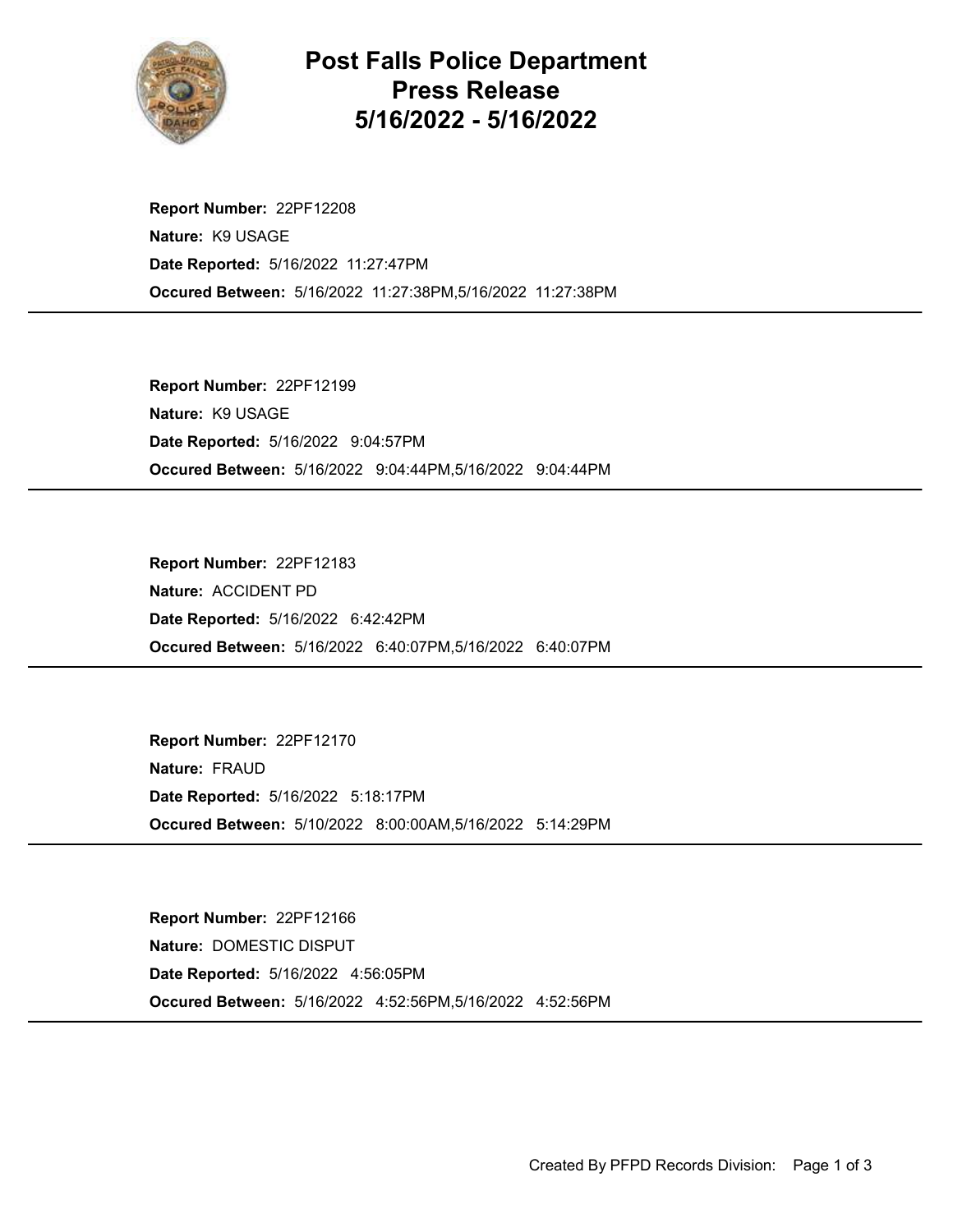Occured Between: 5/16/2022 4:35:07PM,5/16/2022 4:35:07PM Report Number: 22PF12163 Nature: CITIZEN ASSIST Date Reported: 5/16/2022 4:37:55PM

Occured Between: 5/16/2022 3:33:42PM,5/16/2022 3:33:42PM Report Number: 22PF12154 Nature: CHILD ABUSE Date Reported: 5/16/2022 3:34:03PM

Occured Between: 5/16/2022 3:13:00PM,5/16/2022 3:13:00PM Report Number: 22PF12151 Nature: AGENCY ASSIST Date Reported: 5/16/2022 3:14:50PM

Occured Between: 5/16/2022 2:53:50PM,5/16/2022 2:53:50PM Report Number: 22PF12146 Nature: CHILD ABUSE Date Reported: 5/16/2022 2:55:10PM

Occured Between: 5/16/2022 12:11:25PM,5/16/2022 12:11:25PM Report Number: 22PF12121 Nature: FRAUD Date Reported: 5/16/2022 12:14:45PM

Occured Between: 5/15/2022 6:00:00PM,5/16/2022 11:00:57AM Report Number: 22PF12115 Nature: DEAD BODY Date Reported: 5/16/2022 11:01:43AM